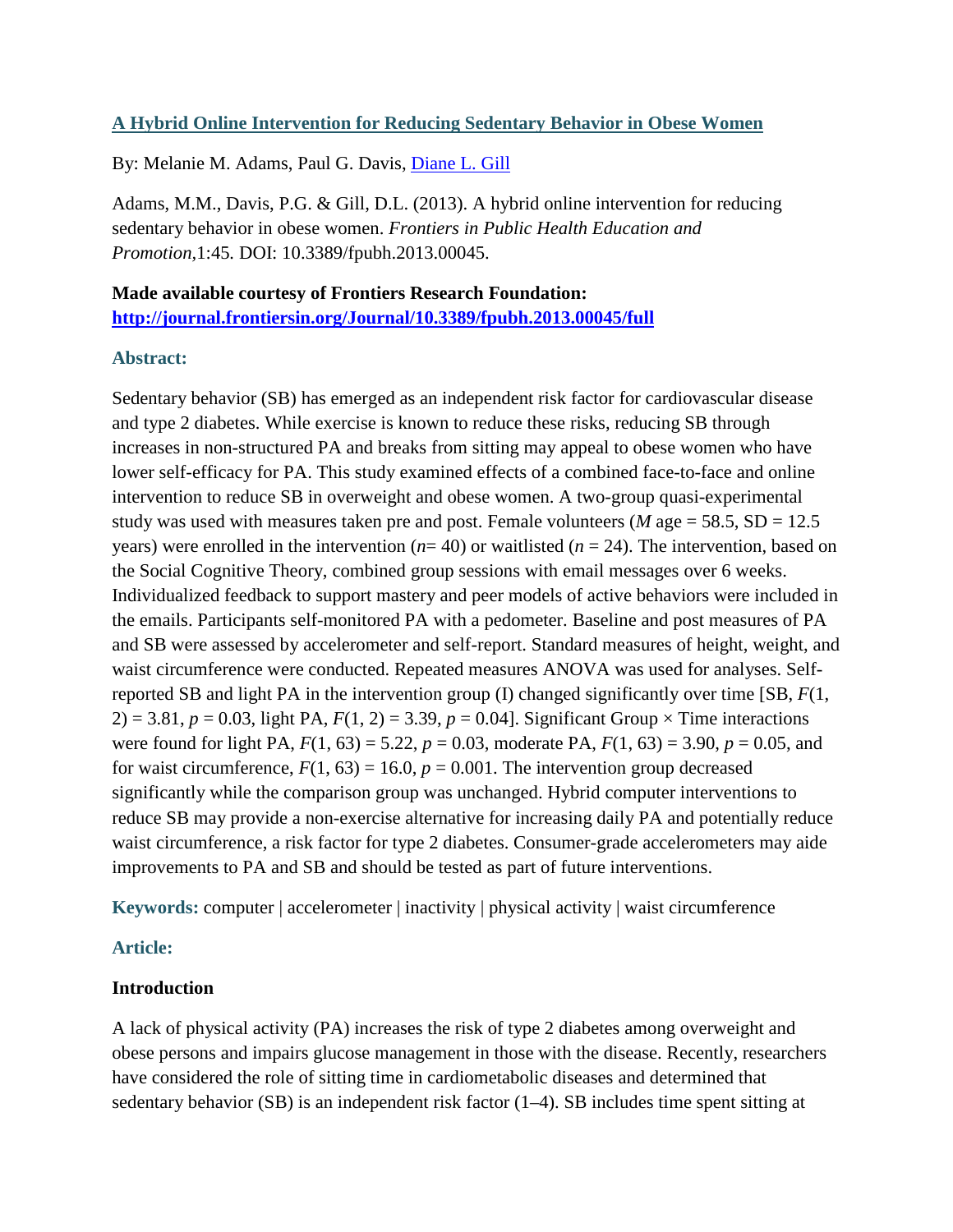desks, watching television, reading, or commuting (5). Interestingly, breaks from SB have been shown to decrease disease risk (4, 6).

On average, Americans spend 8.44 h a day in SB (4); with obese individuals sitting as much as 2.5 h more than normal-weight individuals (7, 8). A few interventions have been tested to reduce SB and increase light to moderate PA by limiting access to a sedentary activity (9), counting steps (10), or through increased lifestyle PA (11, 12). Lifestyle PA includes tasks of daily living and is less structured than exercise (13), which may be more appealing to overweight or obese women who are not currently physically active.

The hybrid approach combines face-to-face contact with computer-delivered content. This format takes advantage of social influences on behavior and any-time access to the intervention. Computer-delivered interventions appear to be equally effective at increasing PA as traditional methods (14–19). This is a novel approach for reducing SB. Conventional computer use requires participants to sit but also presents an "in-the-act" intervention point. Interest in consumer PA tracking devices such as the Fitbit, Jawbone, or Fuelband, which provide feedback through computer software, makes computer-delivered interventions more relevant.

The aim of this study was to examine the effect of a hybrid intervention for reducing SB on PA, waist circumference, and SB in obese women.

# **Materials and Methods**

A quasi-experimental, group  $\times$  time design was used, with participants assigned to either intervention (I) or waitlist-control (WC) conditions. Time spent in SB, light, and moderate PA was measured by self-report (pre-mid-post) and by accelerometer (pre-post). Weekly pedometer steps were tracked in I group. Height, weight, and waist circumference were measured pre and post intervention.

# Participants

Volunteers were recruited from local chapters of a national weight loss support group, Take off pounds sensibly (TOPS™). The chapters were paired and a coin-toss determined I or WC assignments. Four chapters received the intervention  $(n = 40)$  and three were waitlisted  $(n = 24)$ . No additional chapter was available so the last grouping contained two I chapters and one WC chapter. Women between the ages of  $35-85$  years, with a BMI  $> 25$  were invited to take part in the study. Participants had to be capable of receiving intervention materials by email and attend all program and data collection sessions. Conditions that prohibited them from standing or walking, such as recovery from surgery, excluded them from the study. TOPS, Inc. is a nonprofit organization that offers nutrition, PA, health information, and weight loss tools to members at a low-cost (20). All participants signed the statement of informed consent approved by the university's Institutional Review Board.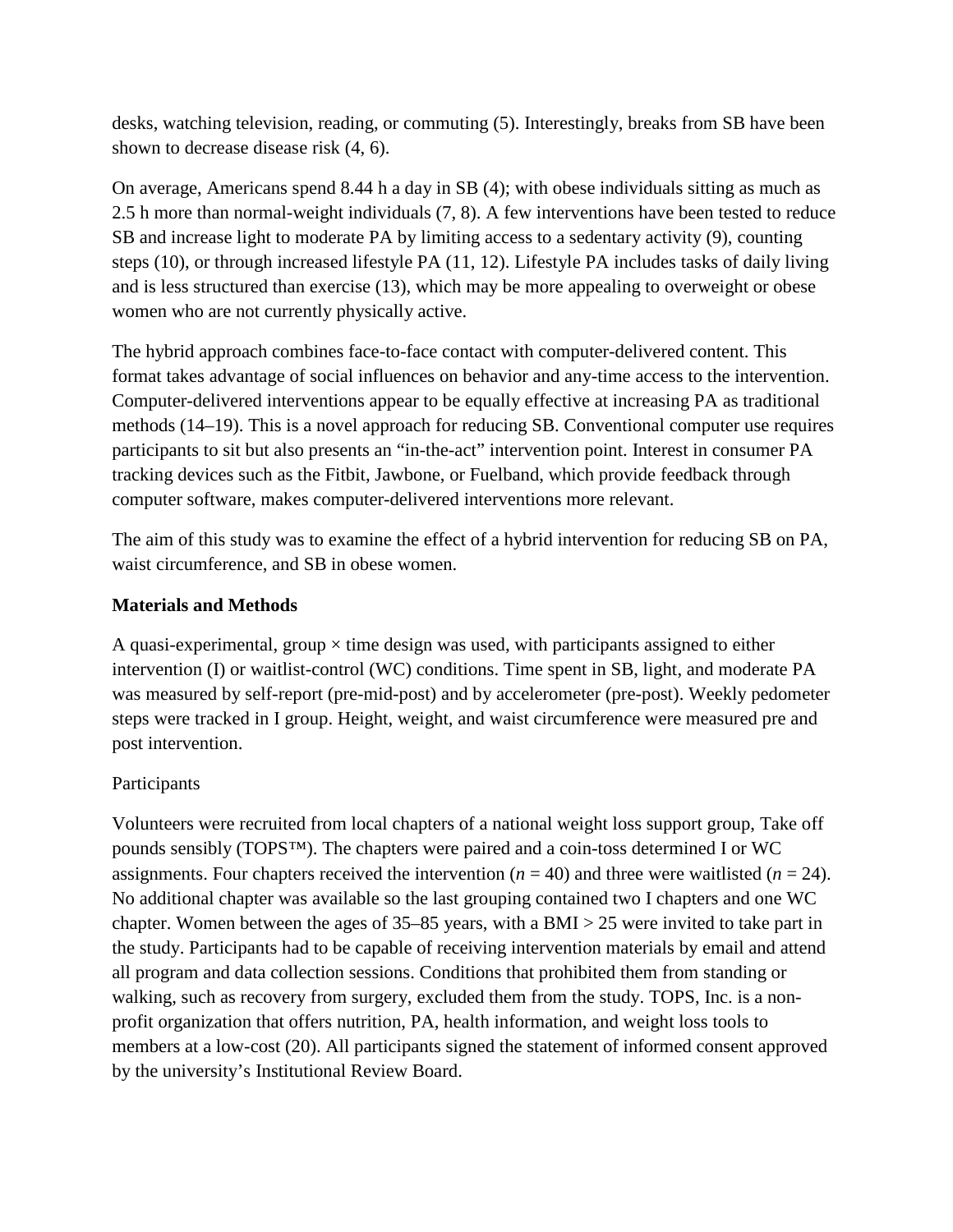## Measures

# **Objective measurement of SB and PA**

Participants wore an Actigraph model GT3X+ tri-axial accelerometer over the right hip (midaxillary line) during waking hours for 7 days prior to and 7 days immediately following the intervention. The accelerometer recorded the maximum activity count (vector magnitude) in 60 s epochs, providing data on time in light, moderate, and vigorous PA, SB, and steps. Accelerometer data were analyzed using the ActiLife software, version 5.8.3. The cut points were: sedentary (<100 counts), light (101–1951), moderate (1952–5724), or vigorous (>5725) (21, 22). Participants were retained if they had at least 10 h a day of wear time (23) and at least four valid days (24). Sixty minutes of consecutive zero counts was labeled non-wear time (25) and wear periods less than 1 min were ignored (26).

Participants also wore an Advanced Technologies-82 pedometer over the left hip (mid-axillary line) at baseline. Participants used the pedometer for self-evaluation and goal setting during the intervention. Weekly pedometer step counts were collected at four time points during the study (pre, week 3, week 5, post).

# **Self-reported SB and PA**

Two recall measures were administered pre, mid, and post intervention. The Godin Leisure-time PA Questionnaire (27) asked participants to recall the number of 15 min bouts of light, moderate, or strenuous PA they engaged in over the last 7 days. The numbers are multiplied by MET values (light 3, moderate 5, strenuous 9), to calculate PA scores. Full scale reliability has been reported as  $\alpha$  = 0.74 with lower coefficients for light (0.48) and moderate (0.46) intensities (28). In this sample, test-retest reliabilities were 0.57 for light and 0.44 for moderate. A weekly sitting inventory, taken from Salmon et al. (29), asked for the number of hours and minutes participants engaged in specific SBs (watching TV or video, using computer or internet, reading, socializing, riding in a vehicle, and doing crafts or hobbies) over the past 7 days. This measure has established intra-class reliability (ICC =  $0.79$ .  $0.53$ ) (23, 29). The ICC reliability in the current study was 0.62.

## **Anthropometric measures**

A Registered Nurse, blinded to group assignment took the height, weight, and waist circumference measures pre and post. Height and weight were converted to Body Mass Index (BMI) using the equation,  $kg/m^2$ . Waist circumference was measured at the narrowest part of the trunk between the iliac crest and last rib (30) with a Gulick measuring tape. Waist circumference was taken twice and the average was recorded.

## Procedure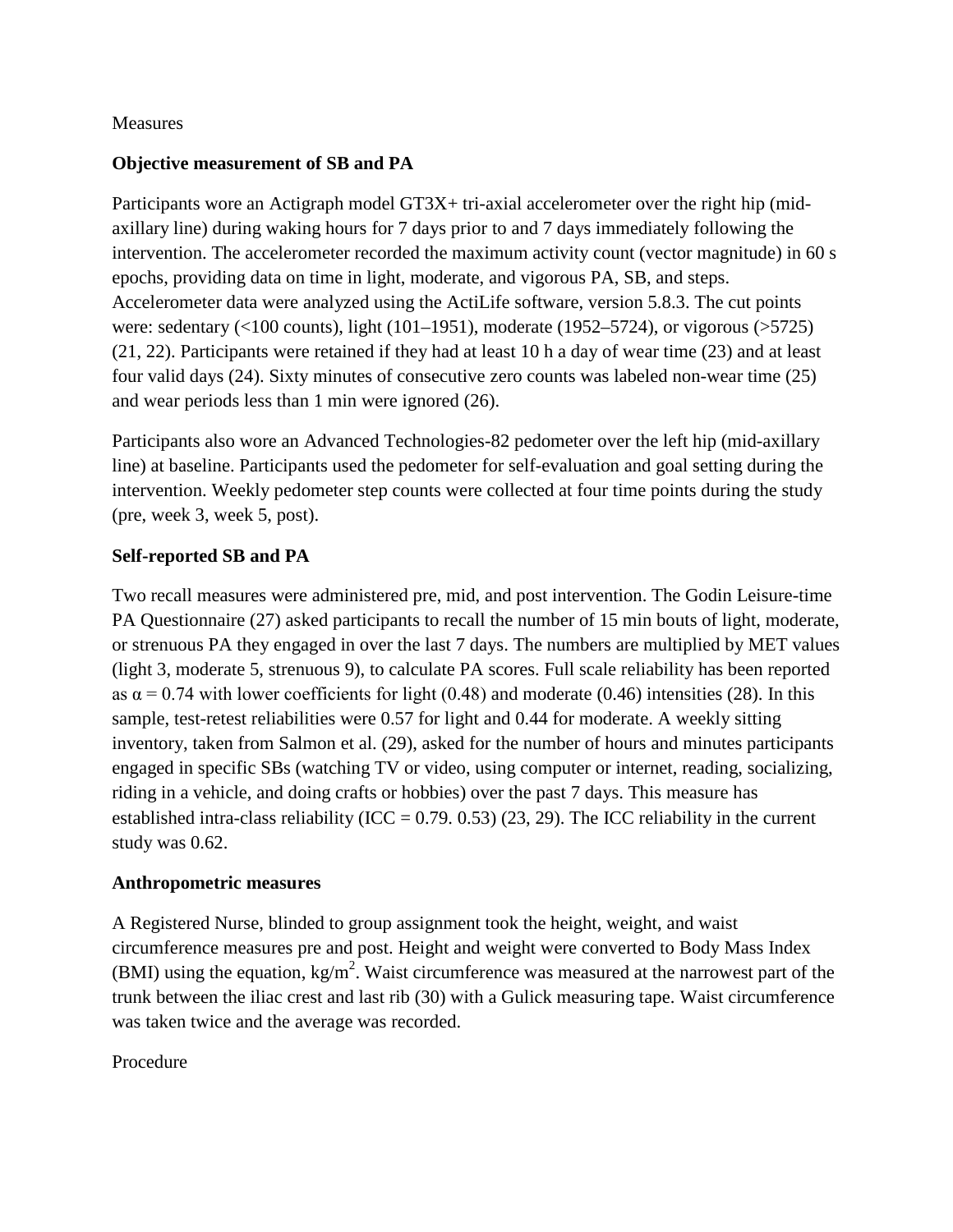Due to a limited number of accelerometers, participant chapters entered the study on a staggered schedule. Intervention chapters and WC chapters were paired and observed simultaneously. When possible, chapters were matched according to member and chapter characteristics (email use, meeting schedule, and number of members).

# Intervention

*On Our Feet* was a 6-week intervention framed in the Social Cognitive Theory that targeted selfefficacy for daily PA. Specifically, goal progress was re-enforced with individualized feedback and peers modeled less SB. The intervention was delivered in a combination of face-to-face sessions and email messages. Weeks 1 and 2 were led in-person by the researcher. Weeks 3–6 were conducted by email. Table 1 shows the contacts and measures for each group.

## **Table 1**. **Study contacts and measures**.

|           | Pre                                                      | Week 1                                              | Week 2                | Week 3                         | Week 4 | Week 5             | Week 6 | Post                                                                 |
|-----------|----------------------------------------------------------|-----------------------------------------------------|-----------------------|--------------------------------|--------|--------------------|--------|----------------------------------------------------------------------|
| <b>WC</b> | Accelerometer<br>Pedometer<br><b>BMI</b><br>Waist circum | Group session<br>Godin SB recall<br>Godin SB recall | Group session 1 email | 2 Emails<br>Godin SB pedometer | Email  | Email<br>Pedometer | Email  | Accelerometer<br>Pedometer<br>BMI<br>Waist circum<br>Godin SB recall |

I, intervention chapters.

WC, waitlisted-control chapters.

In week 1 the concept of SB as a cardiometabolic risk factor was introduced and as group participants brainstormed alternatives to sitting. Participants received a workbook with weekly logs for steps and sitting time as well as instructions and suggestions to break up sitting time. In week 2 participants received their accelerometer-determined percentages of SB and PA. This feedback along with their week 1 pedometer data was used to develop two goals: (1) to increase breaks from sitting in the next week, and (2) to increase daily steps by week 5. Participants set the goals while guided by the researcher to list specific actions and cues to help reach the goals.

Seven emails contained the computer-delivered content. The messages consisted of either goal reminders, goal feedbacks, or examples of less SBs. All emails were individualized using information from the participant's goal plan and worksheet. Examples of less SB included short video of a relevant peer modeling the behavior. In week 3 (mid-point), participants completed the Godin Leisure-time Physical Activity Questionnaire and the weekly sitting inventory measures online.

# Data Analysis

Group  $\times$  Time (pre-post) repeated measures analysis of variance (ANOVA) was used to compare I and WC for accelerometer-determined percentage of time spent in SB, light or moderate PA. Self-reported SB and PA data were also analyzed with a Group  $\times$  Time (pre-post) ANOVA. Only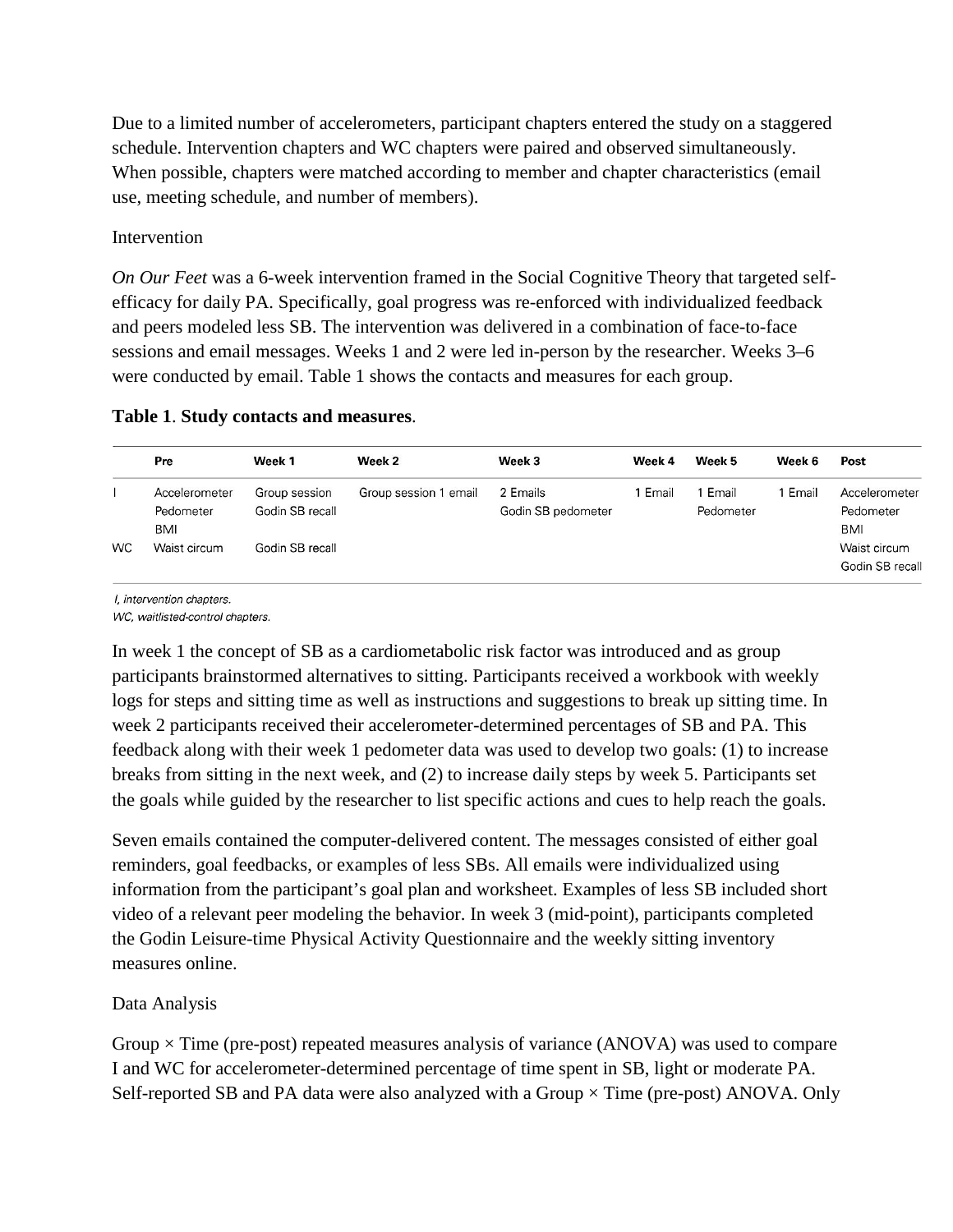group I completed SB and PA questionnaires at mid-point and a one-way ANOVA was conducted with those data. WC comparisons were made using a repeated measures Group  $\times$ Time (pre-post) ANOVA. A one-way ANOVA was performed on the I group pedometer step data. Statistical significance was set at  $\rho \leq 0.05$ .

### **Results**

Sample characteristics are available in Table 2. Participants were mostly White, over age 50, and possessed at least a high school education. Mean BMI at baseline was  $36.44$  (SD = 7.7). Eighteen participants met the criteria for class I obesity (BMI 30–34.9), 12 for class II (BMI 35–39.9), and 18 were in class III (BMI  $\geq$  40) (31). Nearly all (96.86%) participants had a waist circumference greater than 88 cm, a level associated with increased risk of cardiometabolic diseases (32). An equal percentage of drop-outs occurred in both groups (14%); drop-outs did not differ significantly in age, health risk, or rural location from those that remained.

#### $l, n = 40$ WC,  $n = 24$ Age (years) 56.73 (±12.64) 61.38 ( $\pm$ 12.1) BMI ( $kg/m<sup>2</sup>$ ) 36.37 (±8.19) 36.56(±6.96) Ethnicity White 36 (90%) 21 (88%) African-American 4 (10%)  $3(13%)$ **Education** <High school  $1(2\%)$  $2(8%)$ High school 15 (38%) 12 (50%) College or trade school 19 (48) 8 (33%) Graduate school  $5(13%)$  $2(8%)$ Employment Full-time 22 (55%)\*  $5(21%)$ Part-time  $3(8%)$  $5(21%)$ Retired  $9(23%)$ 8 (33%) Disabled  $6(15%)$ 6 (25%) Non-sedentary job 11 (28%)\*  $5(21%)$ Rural location 18 (45%) 6 (25%) Membership years 6.31  $(\pm 6.91)$ 4.95 (±5.52) Cardiovascular disease 16 (40%) 12 (50%) Type 2 diabetes 16 (40%) 13 (54%) Arthritis  $3(8%)$ 4 (17%) Depression  $3(8%)$ 4 (17%) 24 (100%) Waist circumference > 88 cm 38 (95%)

## **Table 2**. **Sample characteristics**.

I, intervention chapters.

WC, waitlisted-control chapters.

 $*_{D} < 0.05$ .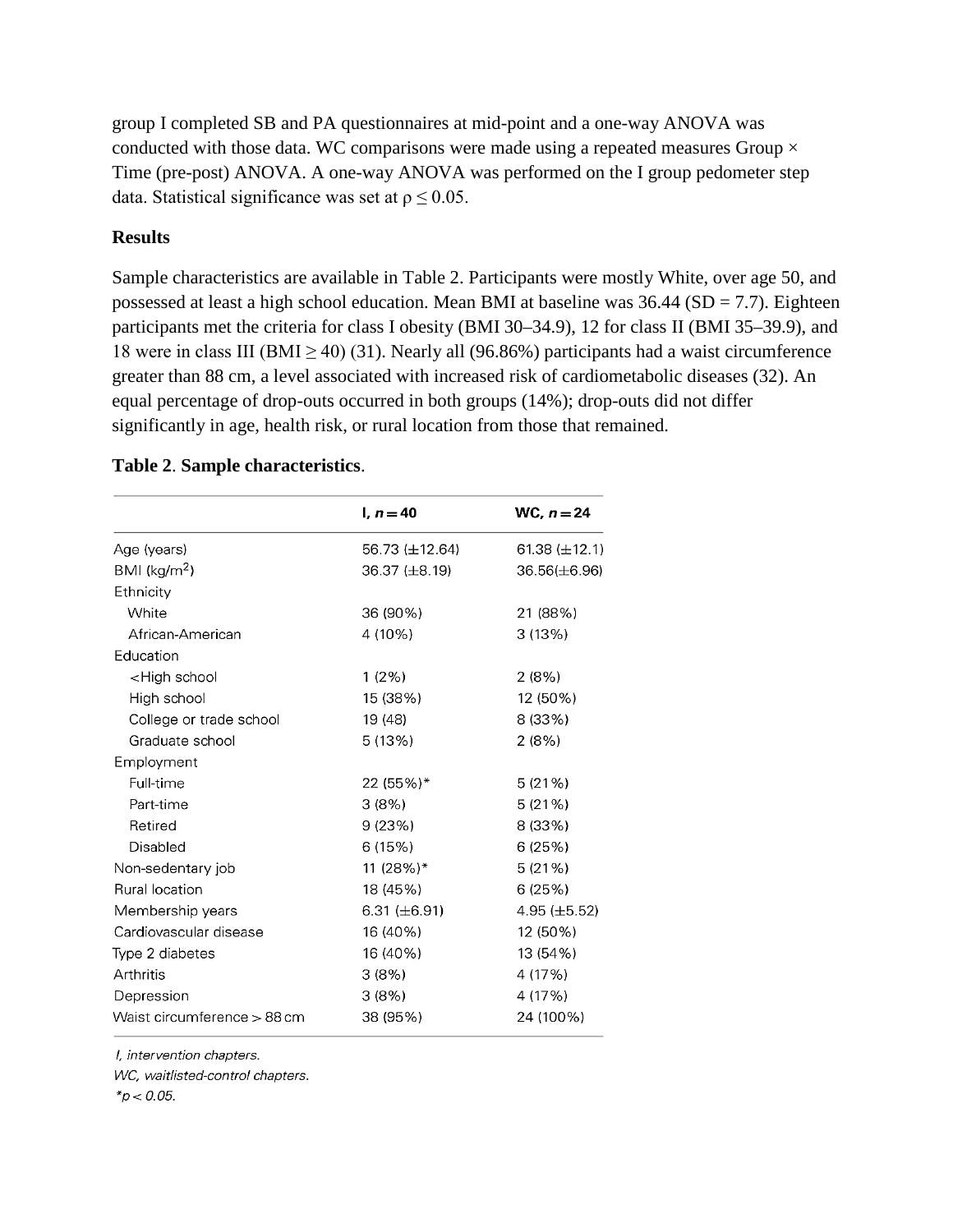# SB and PA

The Group  $\times$  Time ANOVA showed no significant changes over time or differences between the I and WC groups for the accelerometer-determined SB or PA. The Group  $\times$  Time ANOVA for self-reported SB and PA, however, did reveal change.

Self-reported SB showed a significant effect for time,  $F(1, 63) = 4.88$ ,  $p = 0.03$ ,  $np^2 = 0.59$ . Intervention participants reported sitting for  $57.9$  (SD = 29.7) h a week at baseline. This dropped to  $45.9$  (SD = 28.91) h at the post assessment. The change was not as great in the WC, decreasing from  $45.2$  (SD =  $34.88$ ) to  $40.3$  (SD =  $4.68$ ) h a week. Paired *t*-tests found the reduction to be significant among I participants,  $t(1, 39) = 3.08$ ,  $p = 0.004$ , but not for WC participants (Figure 1).



# \* pre post change in I group,  $p=0.004$

## **Figure 1. Self-reported sedentary behavior**.

Significant Group  $\times$  Time interactions were found for self-reported light PA,  $F(1, 63) = 5.22$ ,  $p =$ 0.03,  $\eta p^2 = 0.61$ , and self-reported moderate PA,  $F(1, 63) = 3.90$ ,  $p = 0.05$ ,  $\eta p^2 = 0.49$  (Figure 2). In each case, the I group reported increased PA while the WC participants reported less PA. Independent *t*-tests revealed a significant difference in moderate PA at post between the groups,  $t(1, 62) = 2.27$ ,  $p = 0.03$ .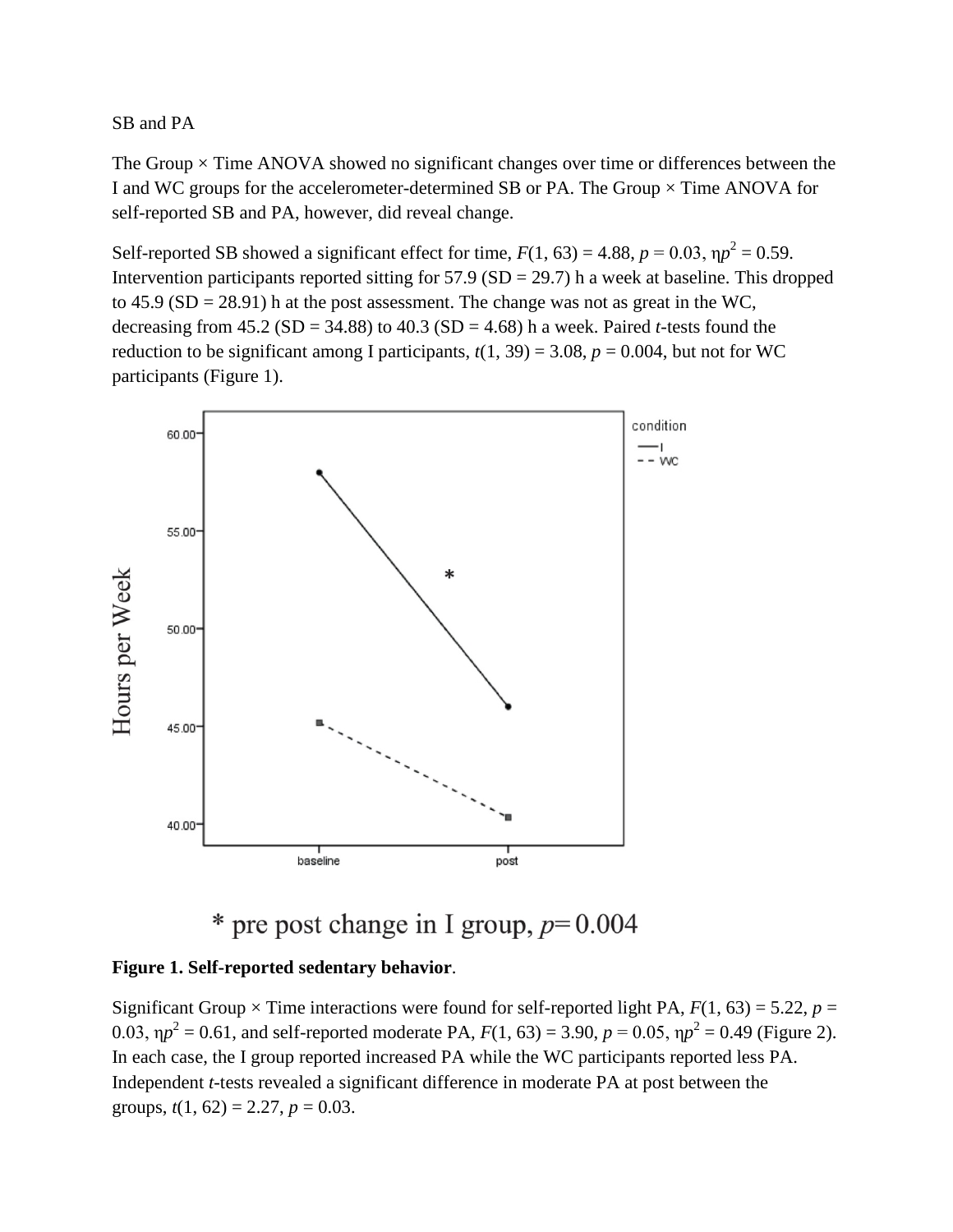



A one-way ANOVA for the I group revealed significant time (pre-mid-post) effects for SB, *F*(2, 39) = 3.81,  $p = 0.03$ ,  $\eta p^2 = 0.09$ , and for light PA,  $F(1, 2) = 3.39$ ,  $p = 0.04$ ,  $\eta p^2 = 0.09$ . I participants reported decreasing their weekly sitting time from  $M = 57.99$  (SD = 29.70) hours to  $M = 49.56$  at mid-point and to  $M = 45.99$  (SD = 28.91) at post. Self-reported light PA increased from  $M = 9.2$  (SD = 11.92) METS per week to  $M = 18.79$  (SD = 23.92) by mid-point and regressed to  $M = 12.66$  (SD = 15.26) METS at the post assessment. I participants increased their weekly pedometer steps significantly,  $F(1, 3) = 4.3$ ,  $p = 0.006$ ,  $\eta p^2 = 0.10$ . Follow-up *t*-test showed a significant increase in steps from baseline to week 3,  $t(1, 39) = -4.74$ ,  $p = 0.001$ , and from baseline to week  $5 t(1, 39) = -4.91$ ,  $p = 0.001$ . Pedometer steps were not significantly different from week 5 to post (Figure 3).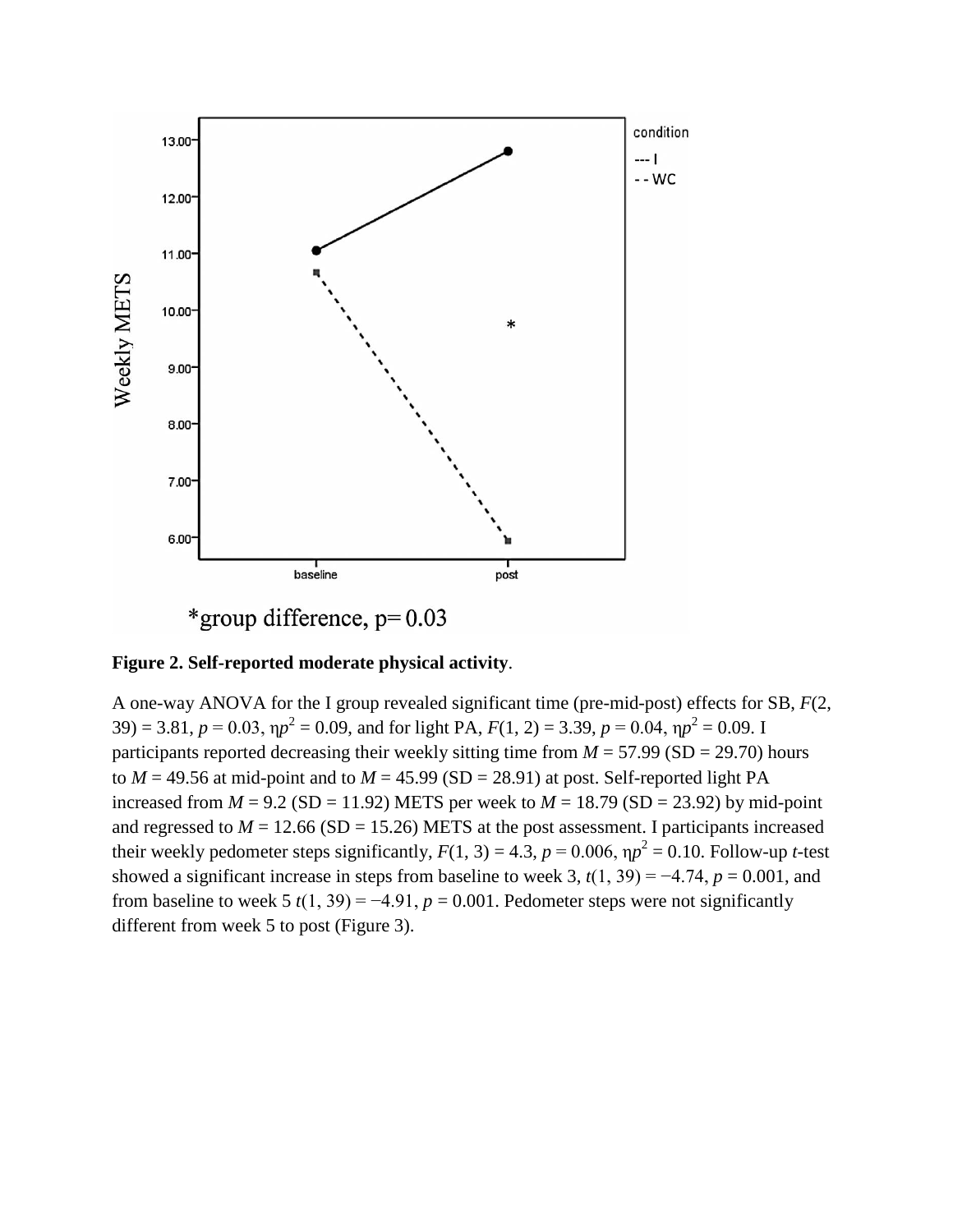

# \*significant increase from baseline

## **Figure 3. Intervention pedometer steps**.

Anthropometric Measures

A significant Group  $\times$  Time interaction was found for waist circumference,  $F(1, 63) = 16.0$ ,  $p =$ 0.001,  $\eta p^2 = 0.21$ . The I group dropped significantly from 108.5 (SD = 15.91) cm to 106.24 (SD  $= 15.82$ ) cm, $t(1, 39) = 5.09$ ,  $p = 0.001$ . A non-significant increase (105.40  $\pm$  13.52 to 107.01  $\pm$ 13.07 cm) was seen in the WC group (Figure 4). Twenty-nine of the 40 (72.5%) I participants experienced a reduction in waist circumference. The mean decrease was  $2.25$  (SD = 2.84) cm. BMI was unchanged over time (36.44  $\pm$  7.70 to 36.48  $\pm$  7.85) and did not differ between the groups.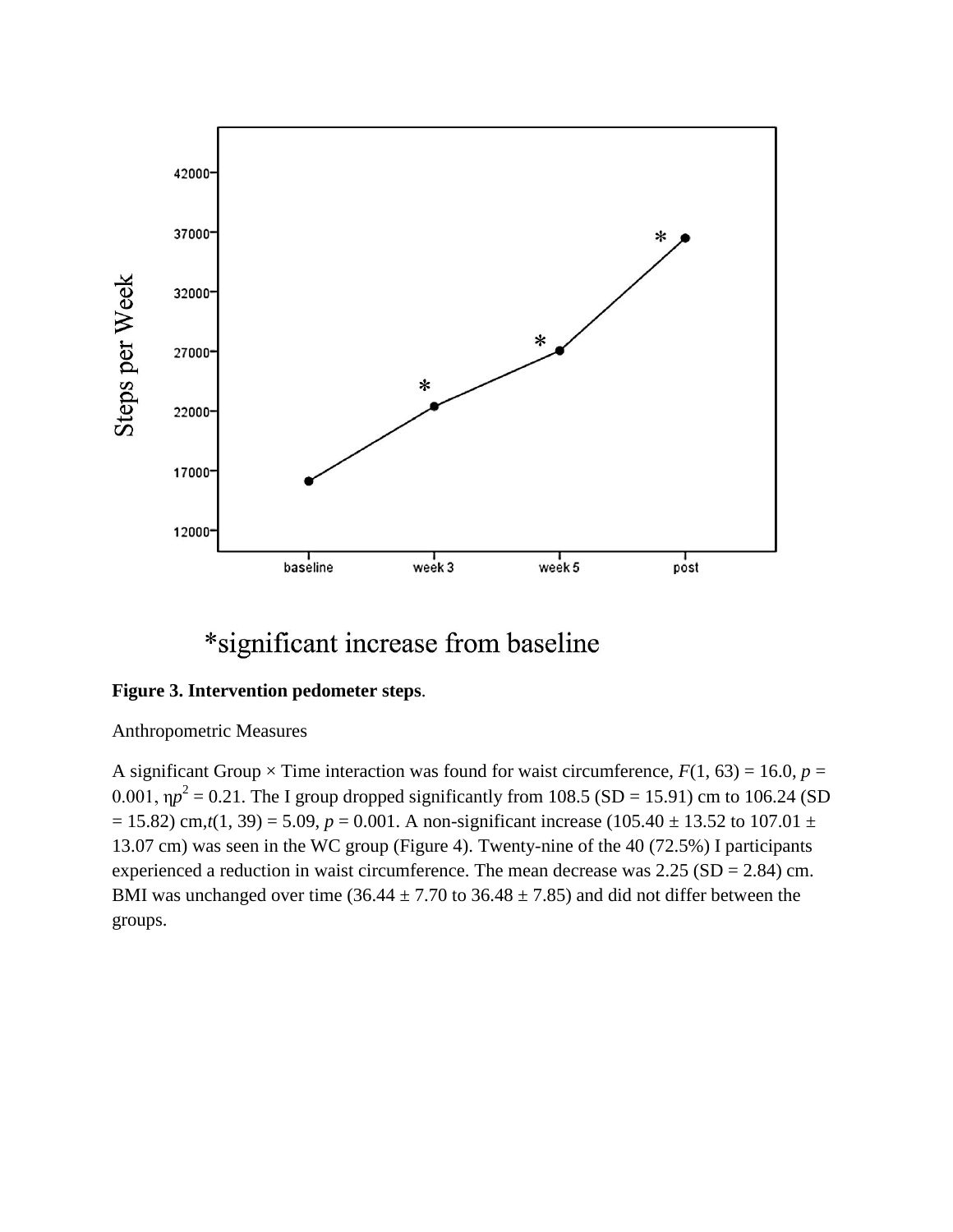

\*pre post change in I group,  $p=0.001$ 

# **Figure 4. Waist circumference**.

## **Discussion**

Self-report data and I pedometer steps point to an increase in PA and reduction in SB over the intervention. Weekly sitting decreased in the I participants at the mid-point with no significant differences between the mid-point and post assessments. Self-reported light PA peaked at midpoint and regressed by the post assessment. While it's unfortunate that a pre-post change was not seen in the accelerometer counts, it does not mean that the hybrid intervention was not effective. It's reasonable to conclude that behavior changes were made prior to the post assessment and missed because the accelerometer was only used pre and post intervention.

The significant reduction in waist circumference is further evidence of increased movement in the I group. Since no change in body weight occurred, the decrease in waist circumference was likely due to increased PA rather than calorie restriction. This finding reflects increased energy expenditure over the course of the intervention, whereas the accelerometer data only reflects the last 7 days of the intervention. Body fat redistribution, resulting in reduced waist circumference has been reported without significantly decreased body weight following aerobic exercise training (33).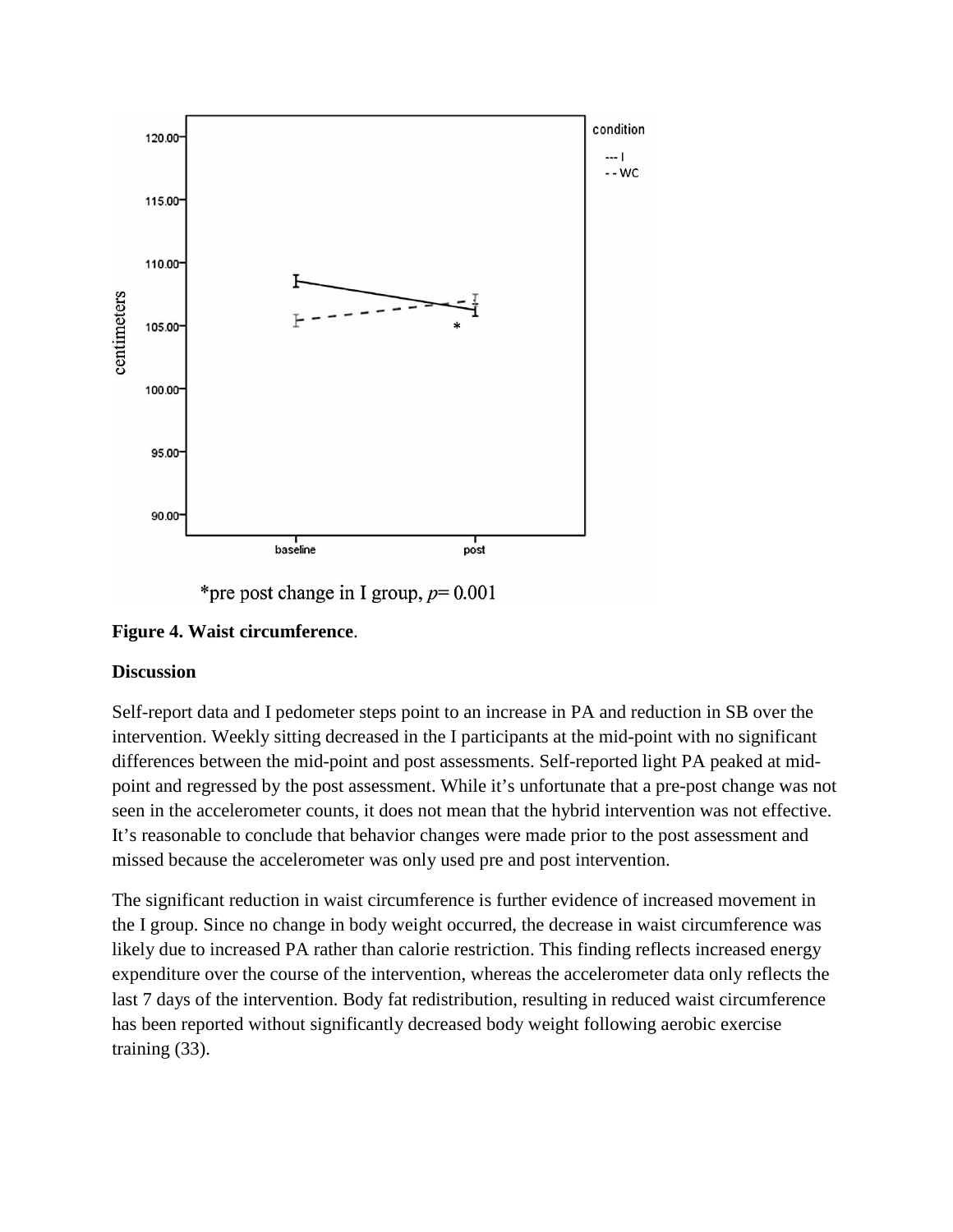The improvement in waist circumference is promising. While a small effect, the change came without increases in structured PA, aka exercise. Interventions that encourage more energy expenditure, whether through exercise, household chores, or standing, are a priority for health educators and researchers. The barriers to regular PA are many for obese women, including time, higher rates of perceived exertion, low self-efficacy, and lack of enjoyment (34). Suggesting that inactive persons sit less may overcome these. In follow-up surveys, participants reported high levels of satisfaction with*On Our Feet*, and the combination of face-to-face sessions and email messages was viewed positively.

The ability to self-monitor movement and structure the built-environment is important to changing SB. Participants were frustrated by the inaccuracy of the pedometer; for many the pedometer did not rest vertically on the waistband and steps did not register. *On Our Feet* used pedometers, but a consumer PA tracking device, such as the Fitbit, Jawbone, or Fuelband would have been a better choice for self-monitoring. These PA tracking devices are low-cost accelerometers that detect changes in speed and direction rather than hip vertical displacement as a pedometer does. These devices are more versatile and can be worn at the wrist or clipped to the waist or bra. Particularly for overweight and obese populations, the accelerometer offers more precise measurement of PA (35). An additional benefit of the Fitbit, Jawbone, or Fuelband is the constant feedback that is provided via their software programs. Users are able to sync their device to a computer and track multiple PA variables. They receive messages that positively reinforce improvements, much like the intervention tested here. Unfortunately, these PA tracking devices do not detect standing (versus sitting) and therefore do not help people that wish to monitor their SB.

Also worth noting, both groups engaged in less SB than expected for their age and BMI. Tudor-Locke (36) and colleagues found that obese adult women sat 57.6% of their monitored day. Prior work by Matthews (37) showed that the average daily SB for U.S. Caucasian women aged 40–59 years is 7.74 h (37). At baseline, participants were sedentary for 6.03 ( $\pm$ 1.95) h out of 11.65  $(\pm 2.16)$  h or 52% of their monitored time. The fact that 18 I participants improved an average of 6.1% is remarkable given the low prevalence of SB. More research is needed to determine what the rates of SB are for obese persons specific to their occupations and urban or rural environments. Thirty-eight percent of participants lived in rural settings as categorized by the US Department of Agriculture (38) and could explain, in-part, the different levels of SB.

In terms of behavior change, participants found it hard to stand in environments where sitting was the norm. Working at a desk, attending a meeting or being in a waiting room were seen as non-negotiable barriers. More research is needed to determine if offering standing options, especially in the work environment, impact SB. Computerized alarms, that alert workers to the need stand and move are another area to pursue.

## Limitations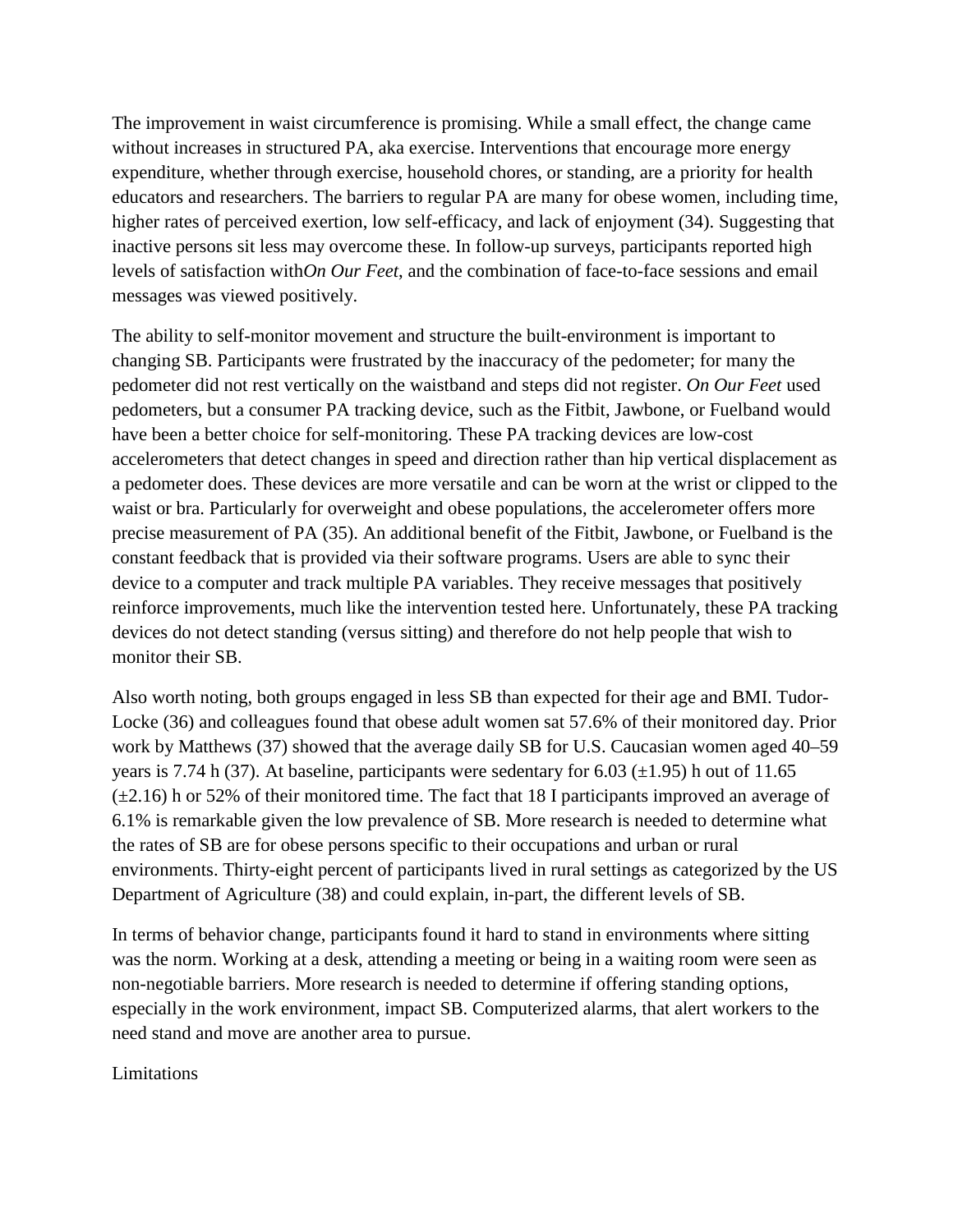Due to accelerometer availability, PA counts were only assessed during the first and last weeks of each intervention period. Had all participants worn the accelerometers over the entire course of the study, a better picture of their SB and PA would have emerged. The self-report measures and pedometer data point to an increase in PA in the I group.

Accelerometer wear time was lower in this study than in the cited research. Participants in the Tudor-Locke (36) and Matthews (37) cohorts wore the accelerometer for an average of 13.8 and 13.9 h a day. Wear time in this study was about 2.25 h short of these standards. While 10 h of daily wear is considered valid (23), lower wear times have been shown to impact SB, both inflating and deflating accelerometer estimates (25). Possibly the lower wear time in this study accounts for the differences in SB noted between this sample and the national data.

Another limitation is that no dietary measures were used to ensure similar pre and post calorie intakes. While no change in weight was observed, as members of a weight loss program, participants could have altered their diet and contributed to the reduction in waist circumference. Alternatively if participants increased their intake, any energy expenditure from increased PA would have been offset so that weight would remain constant. Study participants were long-time members of TOPS ( $M = 5.8$  years) and were less likely to make dietary changes than new members.

# **Summary**

A short trial of a hybrid intervention to reduce SB in obese women was promising. Intervention participants increased self-reported PA and reduced self-reported SB as compared to the waitlisted-control group. They experienced the additional health benefit of reduced waist circumference. New PA tracking devices that combine accelerometers with real-time feedback may be useful in future SB and PA interventions. The role of the built-environment and programmable alerts should also be tested.

# **Conflict of Interest Statement**

The authors declare that the research was conducted in the absence of any commercial or financial relationships that could be construed as a potential conflict of interest.

# **Acknowledgments**

The authors attest that there were no conflicts of interest. Grants were provided by the Association for Applied Sport Psychology and the North American Society for the Psychology of Sport and Physical Activity. Dr. Adams is the primary researcher and author. Drs. Davis and Gill provided guidance and critical review of the manuscript.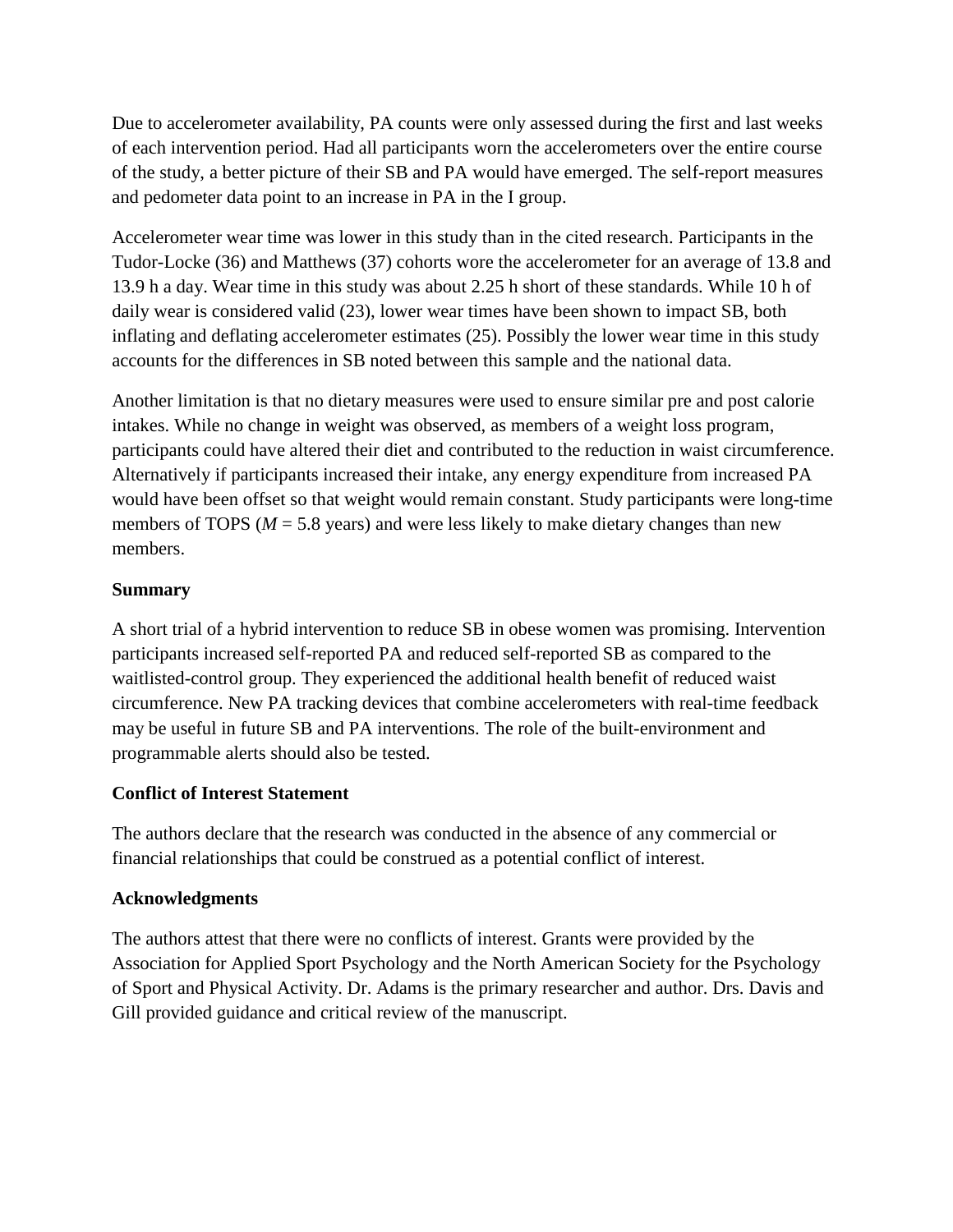# **References**

1. Owen N, Healy GN, Matthews CE, Dunstan DW. Too much sitting: the population health science of sedentary behavior. *Exerc Sport Sci Rev* (2010) **38**(3):105–13. doi: 10.1097/JES.0b013e3181e373a2

2. Hamilton M, Healy G, Dunstan D, Zderic T, Owen N. Too little exercise and too much sitting: Inactivity physiology and the need for new recommendations on sedentary behavior. *Curr Cardiovasc Risk Rep* (2008)**2**(4):292–8. doi:10.1007/s12170-008-0054-8

3. Thorp AA, Healy GN, Owen N, Salmon J, Ball K, Shaw JE, et al. Deleterious associations of sitting time and television viewing time with cardiometabolic risk biomarkers: Australian diabetes, Obesity and Lifestyle (AusDiab) study 2004–2005. *Diabetes Care* (2010) **33**(2):327– 34. doi:10.2337/dc09-0493

4. Healy GN, Matthews CE, Dunstan DW, Winkler EAH, Owen N. Sedentary time and cardiometabolic biomarkers in US adults: NHANES 2003–06. *Eur Heart J* (2011) **32**:590–7. doi:10.1093/eurheartj/ehq451

5. Pate R, O'Neill J, Lobelo F. The evolving definition of "sedentary." *Exerc Sport Sci Rev* (2008) **36**(4):173–8. doi:10.1097/JES.0b013e3181877d1a

6. Healy GN, Dunstan D, Salmon J, Cerin E, Shaw JE, Zimmet PZ, et al. Breaks in sedentary time: beneficial associations with metabolic risk. *Diabetes Care* (2008) **31**(4):661–6. doi:10.2337/dc07-2046

7. Levine JA, Lanningham-Foster L, McCrady SK, Krizan A, Olson L, Kane P, et al. Interindividual variation in posture allocation: possible role in human obesity. *Science* (2005) **307**(5709):584–6. doi:10.1126/science.1106561

8. Johannsen DL, Welk GJ, Sharp RL, Flakoll PJ. Differences in daily energy expenditure in lean and obese women: the role of posture allocation. *Obesity* (2007) **16**(1):34–9. doi:10.1038/oby.2007.15

9. Otten JJ, Jones KE, Littenberg B, Harvey-Berino J. Effects of television viewing reduction on energy intake and expenditure in overweight and obese adults: a randomized controlled trial. *Arch Intern Med* (2009)**169**(22):2109–15. doi:10.1001/archinternmed.2009.430

10. Dewa CS, de Ruiter W, Chau N, Karioja K. Walking for wellness: using pedometers to decrease sedentary behaviour and promote mental health. *Int J Ment Health Promot* (2009) **11**(2):24–8. doi:10.1080/14623730.2009.9721784

11. Gardiner P, Eakin E, Healy G, Owen N. Feasibility of reducing older adults' sedentary behavior. *Am J Prev Med*(2011) **41**(2):174–7. doi:10.1016/j.amepre.2011.03.020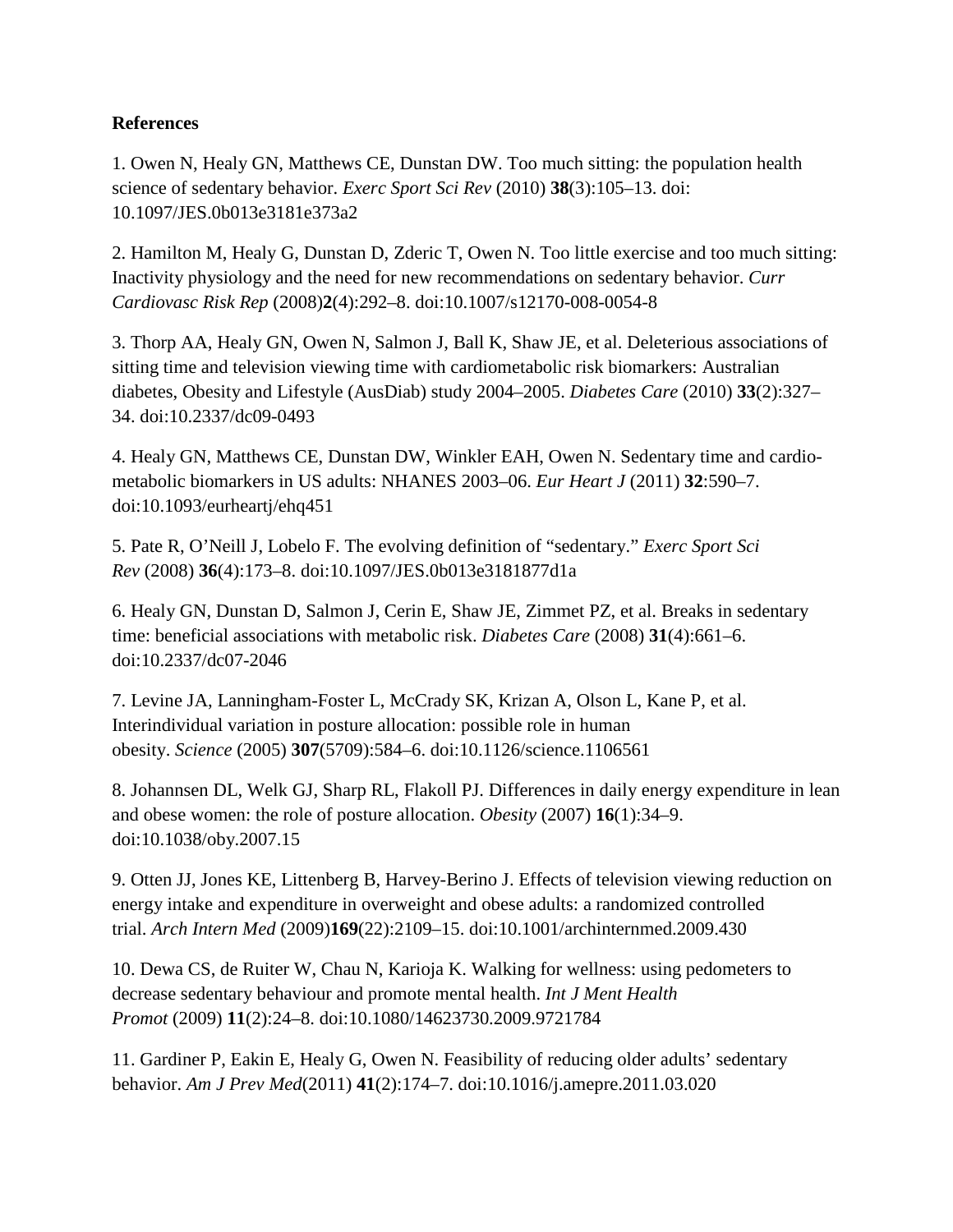12. Gilson ND, Puig-Ribera A, McKenna J, Brown WJ, Burton NW, Cooke CB. Do walking strategies to increase physical activity reduce reported sitting in workplaces: a randomized control trial. *Int J Behav Nutr Phys Act*(2009) **6**:1–7. doi:10.1186/1479-5868-6-43

13. Dunn AL, Andersen RE, Jakicic JM. Lifestyle physical activity interventions: history, shortand long-term effects, and recommendations. *Am J Prev Med* (1998) **15**(4):398–412. doi:10.1016/S0749-3797(98)00084-1

14. Pekmezi DW, Williams DM, Dunsiger S, Jennings E, Lewis B, Jakicic JM, et al. Feasibility of using computer-tailored and internet-based interventions to promote physical activity in underserved populations. *Telemed J E-Health* (2010) **16**:498–503. doi:10.1089/tmj.2009.0135

15. Carroll JK, Lewis BA, Marcus BH, Lehman EB, Shaffer ML, Sciamanna CN. Computerized tailored physical activity reports: a randomized controlled trial. *Am J Prev Med* (2010) **39**:148– 56. doi:10.1016/j.amepre.2010.04.005

16. Steele RM, Mummery WK, Dwyer T. A comparison of face-to-face or Internet-delivered physical activity intervention on targeted determinants. *Health Educ Behav* (2009) **36**(6):1051– 64. doi:10.1177/1090198109335802

17. Ciccolo J, Lewis B, Marcus B. Internet-based physical activity interventions. *Curr Cardiovasc Risk Rep* (2008)**2**(4):299–304. doi:10.1007/s12170-008-0055-7

18. Spittaels H, De Bourdeaudhuij I, Brug J, Vandelanotte C. Effectiveness of an online computer-tailored physical activity intervention in a real-life setting. *Health Educ Res* (2007) **22**(3):385–96. doi:10.1093/her/cyl096

19. Plotnikoff RC, McCargar LJ, Wilson PM, Loucaides CA. Efficacy of an e-mail intervention for the promotion of physical activity and nutrition behavior in the workplace context. *Am J Health Promot* (2005) **19**(6):422–39. doi:10.4278/0890-1171-19.6.422

20. TOPS. *What is TOPS Milwaukee, WI*. (2011). Available from:http://www.tops.org/TOPSInformation/AboutTOPS.aspx

21. Matthews CE. Calibration of accelerometer output for adults. *Med Sci Sports Exerc* (2005) **11**(Suppl):S512–21. doi:10.1249/01.mss.0000185659.11982.3d

22. Freedson PS, Melanson E, Sirard J. Calibration of the computer science and applications, Inc. accelerometer.*Med Sci Sports Exerc* (1998) **30**(5):777–81.

23. Gardiner P, Clark BK, Healy G, Eakin E, Winkler E, Owen N. Measuring older adults' sedentary time: reliability, validity and responsiveness. *Med Sci Sports Exerc* (2011) **43**(11):2127–33. doi:10.1249/MSS.0b013e31821b94f7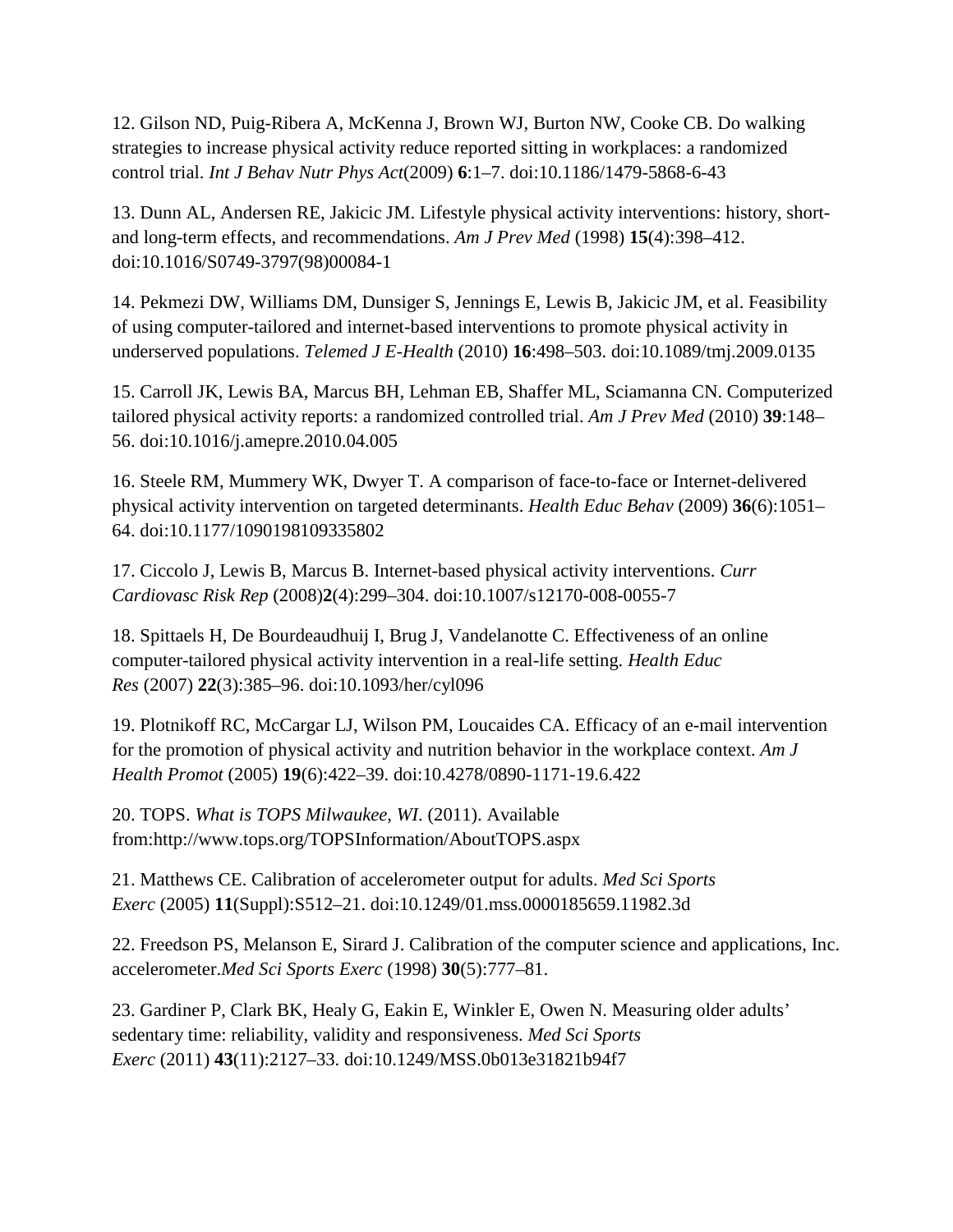24. Trost S, McIver K, Pate R. Conducting accelerometer-based activity assessments in fieldbased research. *Med Sci Sports Exerc* (2005) **37**(11):S531–43. doi:10.1249/01.mss.0000185657.86065.98

25. Tudor-Locke C, Johnson WD, Katzmarzyk PT. US population profile of time-stamped accelerometer outputs: impact of wear time. *J Phys Act Health* (2011) **8**(5):693–8.

26. Oliver M, Schofield G, Badland HM, Shepherd J. Identification of accelerometer non-wear time and sedentary behavior. *Res Q Exerc Sport* (2011) **82**(4):779–83. doi:10.1080/02701367.2011.10599814

27. Godin G, Shephard R. Godin leisure-time exercise questionnaire. *Med Sci Sports Exerc* (1997) **29**:S36–8. doi:10.1097/00005768-199706001-00009

28. Godin G, Shephard R. A simple method to assess exercise behavior in the community. *Can J Appl Sport Sci*(1985) **10**:141–6.

29. Salmon J, Owen N, Crawford D, Bauman A, Sallis JF. Physical activity and sedentary behavior: a population-based study of barriers, enjoyment, and preference. *Health Psychol* (2003) **22**(2):178–88. doi:10.1037/0278-6133.22.2.178

30. Willis LH, Slentz CA, Houmard JA, Johnson JL, Duscha BD, Aiken LB, et al. Minimal versus umbilical waist circumference measures as indicators of cardiovascular disease risk[ast]. *Obesity* (2007) **15**(3):753–9. doi:10.1038/oby.2007.612

31. Sandmaier M. *Your Guide to a Healthy Heart*. Bethesda, MD: National Institutes of Health (2005). 88 p.

32. Klein S, Allison DB, Heymsfield SB, Kelley DE, Leibel RL, Nonas C, et al. Waist circumference and cardiometabolic risk: a consensus statement from shaping america's health: association for weight management and obesity prevention; NAASO, the obesity society; the American Society for Nutrition; and the American Diabetes Association. *Obesity* (2007) **15**(5):1061–7. doi:10.1038/oby.2007.632

33. Slentz CA, Duscha BD, Johnson JL, Ketchum K, Aiken LB, Samsa GP, et al. Effects of the amount of exercise on body weight, body composition, and measures of central obesity: STRRIDEâ"a randomized controlled study.*Arch Intern Med* (2004) **164**:31–9. doi:10.1001/archinte.164.1.31

34. Ekkekakis P, Lind E. Exercise does not feel the same when you are overweight: the impact of self-selected and imposed intensity on affect and exertion. *Int J Obes* (2006) **30**:652–60. doi:10.1038/sj.ijo.0803052